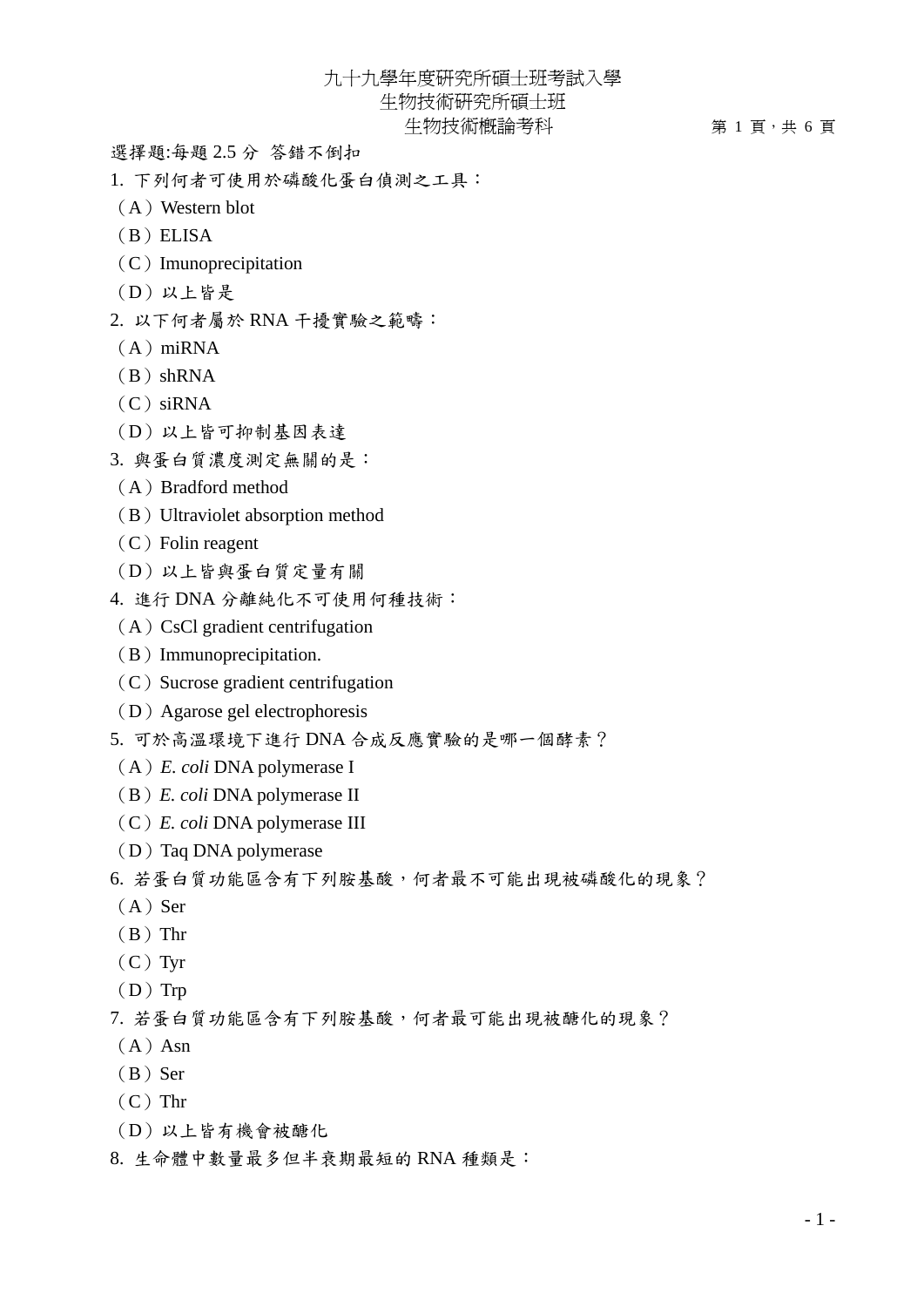九十九學年度研究所碩士班考試入學 生物技術研究所碩士班

## 生物技術概論考科 第 2 頁,共 6 頁

- $(A)$  mRNA
- $(B)$ tRNA
- $(C)$  rRNA
- (D)所有 RNA 半衰期及數量幾乎都一樣

9. 實驗進行過程有時需先將蛋白質變性,而變性作用並不會影響蛋白質的

- $(A)$  Primary structure
- (B) Secondary structure
- $(C)$  Tertiary structure
- (D) Quaternary structure
- 10. 下列何者是 palindromic(回文序列):(A)attaat (B)agga (C)ttatt (D)gcggcg
- 11. DNA 在 electrophoresis 移動的原因:因為 DNA
- (A) 帶正電荷
- (B) 帶負電荷
- (C) 不帶電荷
- (D) 靠毛細現象

12. Eukaryote 與 Prokaryote 的 mRNA 最大不同處在於後者有:

- (A) alternative splicing
- (B) polycistronic
- (C) monocistronic
- (D) polyribosome

13. 下列何者描述利用 mRNA 自身形成雙股結構,以達到調控的目的:

- (A) RISC
- (B) alternative splicing
- (C) RNAi
- (D) riboswitch
- 14. prokaryote 生物的 ribozyme:
- (A)16 rRNA
- (B) 23 rRNA
- $(C)$  5 rRNA
- (D) 28 rRNA
- 15. 上述構造的功能:
- (A) petidyl esterase
- (B) peptidyl transaminase
- (C) peptidyl transferase
- (D) peptidyl lypase

16. 在 DNA replication 的過程中,會形成 supercoiling (excessive twisting),該結構必須利用 以下哪種酵素來解開?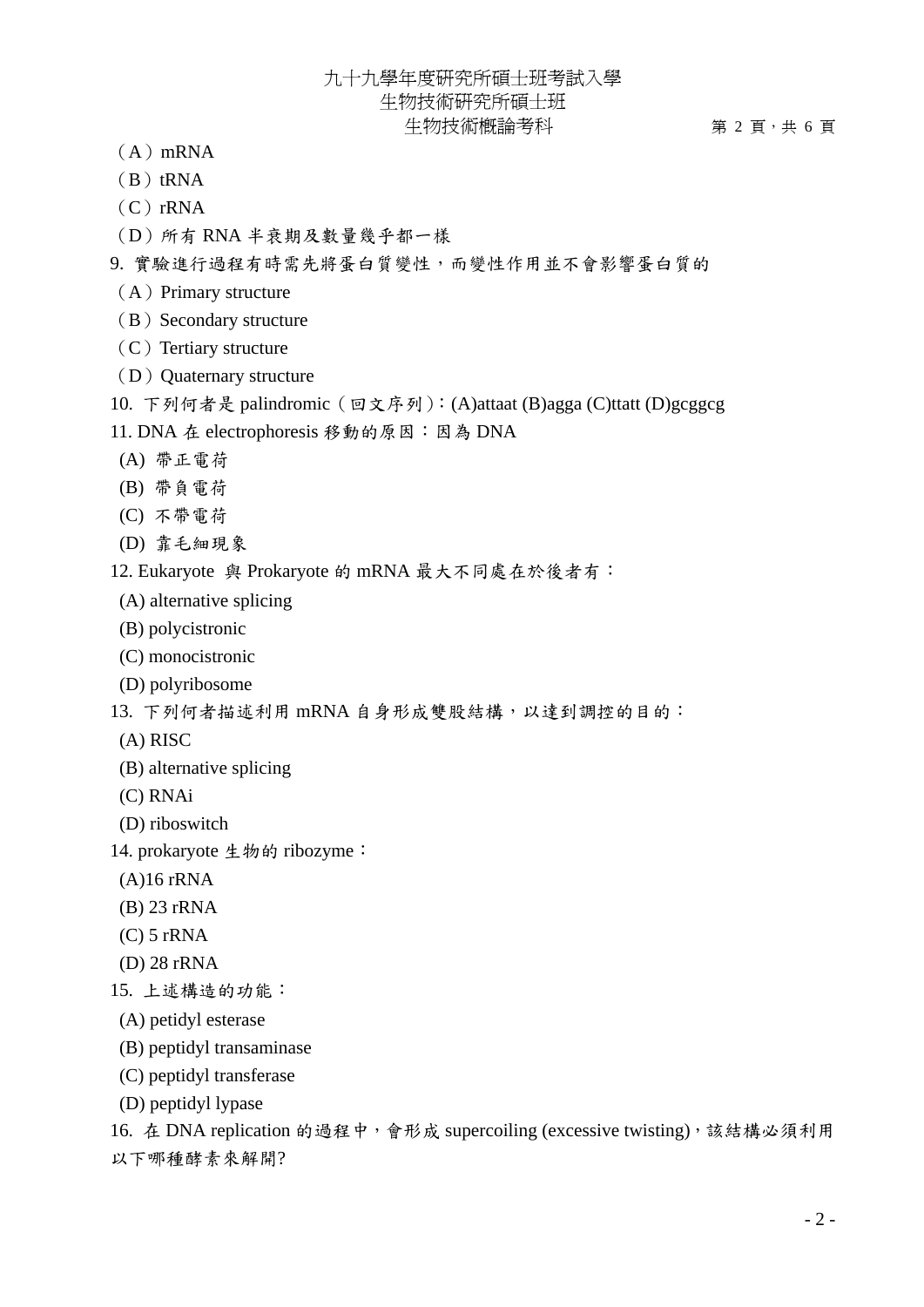(A) helicase

(B) Rnase

(C) DNA ligase

(D) DNA topoisomerase

17. Which of the following can *not* be used for molecular weight determination for proteins?

(A) SDS-PAGE

(B) Gel filtration

(C) Northern blotting

(D) Mass spectrometry

18. Which of the following methods can *not* be applied for analyzing protein complexes?

- (A) Affinity chromatography
- (B) Co-immunoprecipitation
- (C) Co-precipitation
- (D) Centrifugation

19. Which of the following methods can *not* be used for analyzing protein-protein interactions?

- (A) Yeast two hybrid
- (B) Ultrafiltration
- (C) Phage display
- (D) Co-immunoprecipitation

20. What is the electrophoretic method used as the first dimension in 2-DE, and what is the principle used for protein separation?

- $(A)$  IEF ; pI
- (B) IEF ; MW
- (C) SDS-PAGE ; pI
- (D) SDS-PAGE ; MW

21. Which of the following is not a major technique applied in proteomic studies?

- (A) Two-dimensional gel electrophoresis (2-DE)
- (B) Mass spectrometry
- (C) Bioinformatics
- (D) DNA microarray

22. The following methods are now frequently used for determination of three-dimensional structures of proteins, not including:

(A) Electron microscopy

(B) Light microscopy

- (C) Nuclear magnetic resonance (NMR)
- (D) X-ray diffraction crystallography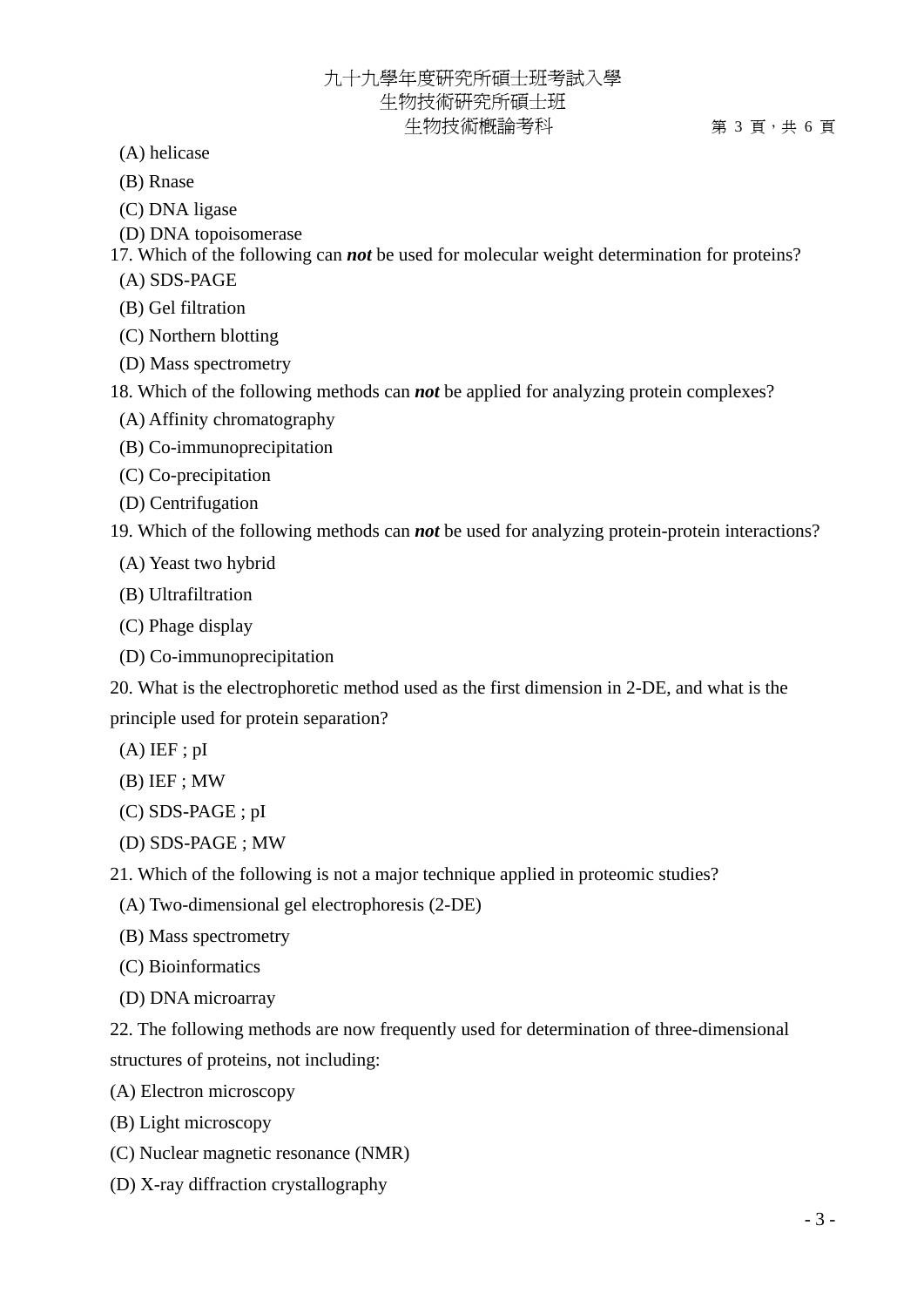## 九十九學年度研究所碩士班考試入學 生物技術研究所碩士班 生物技術概論考科 第 4 頁,共 6 頁

23. Which of the following can be used as powerful inhibitors for an enzyme-catalyzed reaction,

thus being promising candidates for novel drug design?

- (A) Substrates
- (B) Products
- (C) Transition-state analogs
- (D) Reaction intermediates

24. Which of the following methods can be used to visualize membrane rafts and membrane proteins?

- (A) Light microscopy
- (B) Electron microscopy
- (C) Confocal microscopy
- (D) Atomic force microscopy
- 25. Ni-NTA is a metal chelate affinity chromatography for purification of proteins with
- $(A) His<sub>6</sub>-tags$
- (B) Flag-tags
- (C) HA-tags
- (D) GST-tags
- 26. Which of the following column chromatography can be used to enrich phosphopeptides?
- (A) Gel filtration
- (B) ConA affinity
- (C) IMAC
- (D) Antibody affinity.
- 27. 下列何種技術是可以運用來分析細胞內 RNA 的表現?
- (A) RNAi.
- (B) Northern blotting.
- (C) RT-PCR.
- (D)以上皆是

28. 從事抗腫瘤相關研究, 想從腫瘤組織中取得瘤幹細胞 (Cancer Stem Cell),請問哪項技 術可以得到目的?

- (A) Flow cytometry
- (B) Transmission Electron Microscope.
- (C) Microarray.
- (D) Microinjection.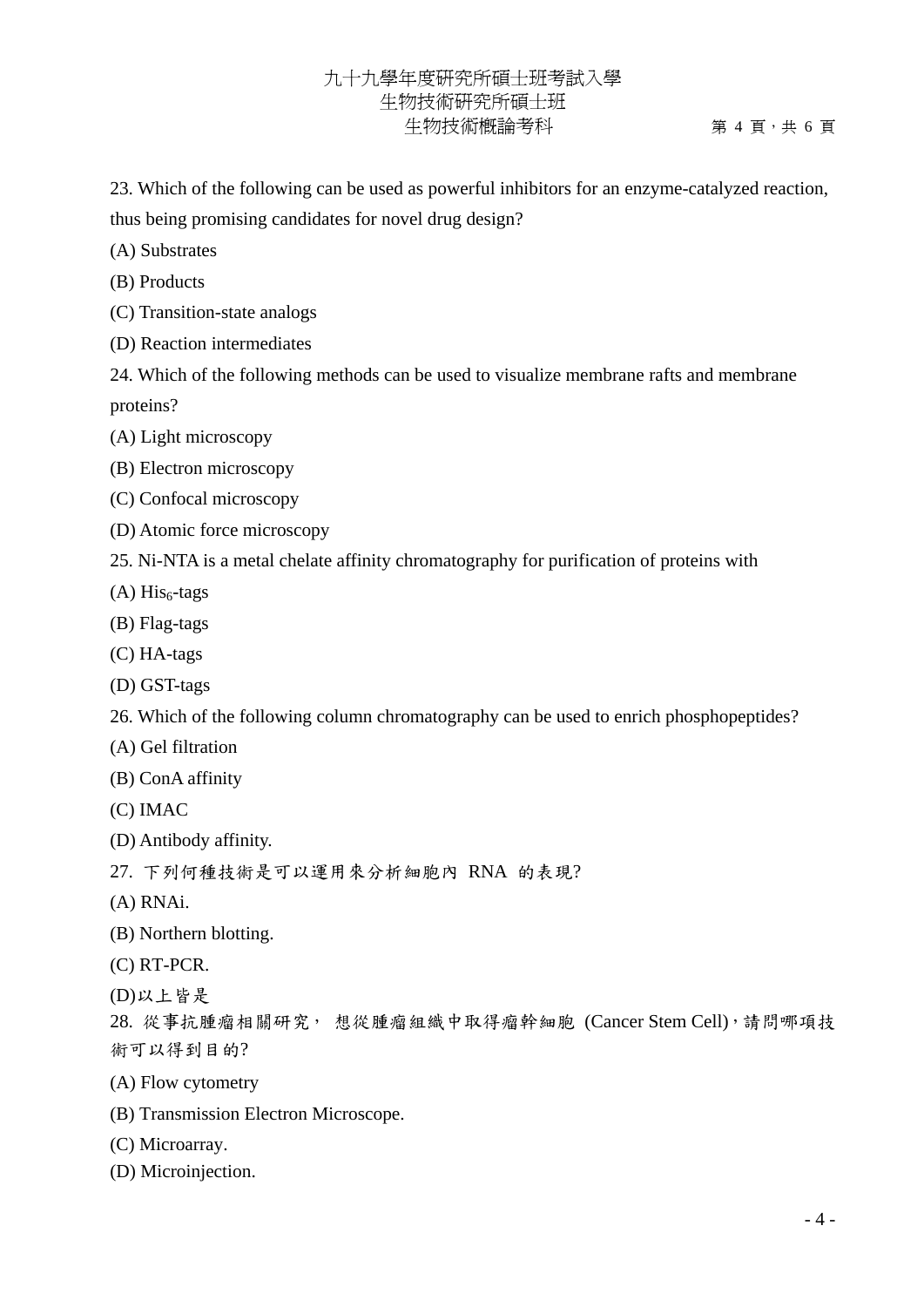## 九十九學年度研究所碩士班考試入學 生物技術研究所碩士班

生物技術概論考科 第 5 頁 · 共 6 頁

29.n (nano) 單位是?

- $(A) 10^{-3}$ .
- $(B)10^{-5}$ .
- $(C) 10^{-7}$ .
- (D)  $10^{-9}$
- 30. 下列哪項技術是根據蛋白質大小 (size) 使其分離?
- (A) Immunocytochemistry.
- (B) Immunoprecipitation.
- (C) Gel filtration.
- (D) 以上皆是.
- 31.下列哪項技術可以用來偵測染色體的缺失?
- (A) Immunocytochemistry.
- (B) SDS-PPAGE.
- (C) FISH (fluorescence in situ hybridization).
- (D) 以上皆非.
- 32.下列哪項技術可以將外源的 DNA 片段送到細胞中?
- (A) Electroporation
- (B) microinjection.
- (C) Lipofectamine transfection.
- (D) 以上皆是

33. 三種相同分子量的plasmid DNA;(a) open circular form. (b) linear form. (c) closed circular form,在相同濃度的電泳膠上移動速率為

- $(A).a > b > c$
- $(B).b > a > c$
- $(C).a > c > b$
- $(D).c > b > a.$

34. 某生欲利用 Spectrophotometric 來定量自己所純化的ds(double strand) DNA原液,過程 如下;某生從原液中取出18 μl後,加入982 μl 的水充分混合成總體積為1 ml,再以OD260 來分析最後得到吸光值為0.72,請問該生DNA原液濃度為:

- $(A)$ .5 μg/μl.
- (B).2  $\mu$ g/ $\mu$ l.
- (C).500 μg/μl.
- (D).100 μg/μl.
- 35. 0.2 μmole 的A物質溶在10ml 的水中,請問最終濃度為
- (A).2000 nM.
- (B).20 nM.
- (C).20 μM.